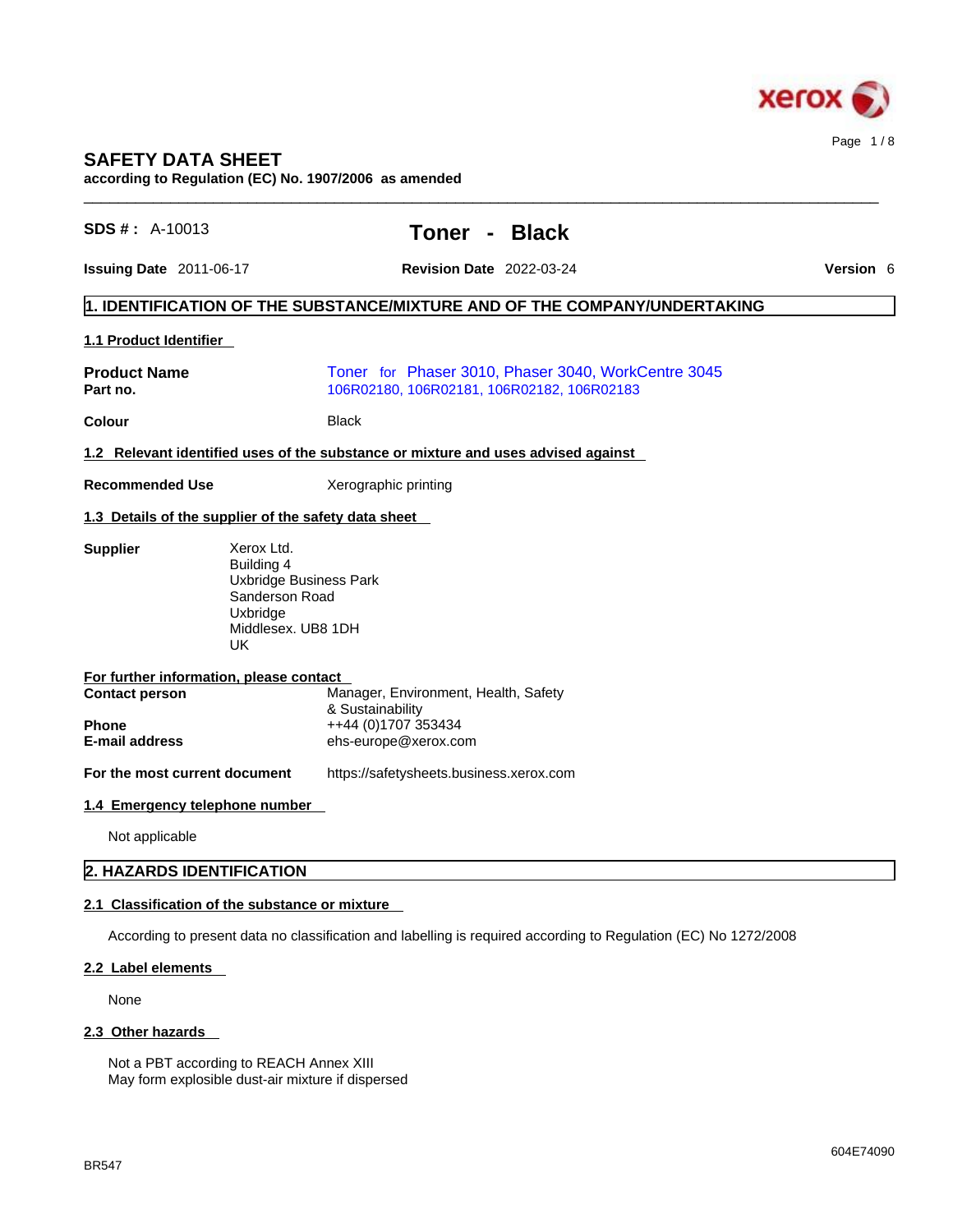

 $\_$  ,  $\_$  ,  $\_$  ,  $\_$  ,  $\_$  ,  $\_$  ,  $\_$  ,  $\_$  ,  $\_$  ,  $\_$  ,  $\_$  ,  $\_$  ,  $\_$  ,  $\_$  ,  $\_$  ,  $\_$  ,  $\_$  ,  $\_$  ,  $\_$  ,  $\_$  ,  $\_$  ,  $\_$  ,  $\_$  ,  $\_$  ,  $\_$  ,  $\_$  ,  $\_$  ,  $\_$  ,  $\_$  ,  $\_$  ,  $\_$  ,  $\_$  ,  $\_$  ,  $\_$  ,  $\_$  ,  $\_$  ,  $\_$  ,

**Issuing Date** 2011-06-17 **Revision Date** 2022-03-24 **Version** 6

 $\_$  ,  $\_$  ,  $\_$  ,  $\_$  ,  $\_$  ,  $\_$  ,  $\_$  ,  $\_$  ,  $\_$  ,  $\_$  ,  $\_$  ,  $\_$  ,  $\_$  ,  $\_$  ,  $\_$  ,  $\_$  ,  $\_$  ,  $\_$  ,  $\_$  ,  $\_$  ,  $\_$  ,  $\_$  ,  $\_$  ,  $\_$  ,  $\_$  ,  $\_$  ,  $\_$  ,  $\_$  ,  $\_$  ,  $\_$  ,  $\_$  ,  $\_$  ,  $\_$  ,  $\_$  ,  $\_$  ,  $\_$  ,  $\_$  ,

# **3. COMPOSITION/INFORMATION ON INGREDIENTS**

# **3.2 Mixtures**

| <b>Chemical Name</b>     | Weight % | CAS No.     | <b>EC-No</b> | Classification (Req. <br>1272/2008) | Hazard<br><b>Statements</b> | <b>REACH Registration</b><br><b>Number</b> |
|--------------------------|----------|-------------|--------------|-------------------------------------|-----------------------------|--------------------------------------------|
| Resin                    | 70-80    | Proprietary | Not listed   | $- -$                               | $- -$                       | $\sim$ $\sim$                              |
| Paraffin wax             | <15      | 8002-74-2   | 232-315-6    | $\sim$ $\sim$                       | --                          | --                                         |
| Carbon black             | <10      | 1333-86-4   | 215-609-9    | $\sim$ $\sim$                       | $\sim$ $\sim$               | 01-2119384822-32-0065                      |
| Amorphous silica         | $<$ 10   | 7631-86-9   | 231-545-4    | $\sim$ $\sim$                       | $- -$                       | $\sim$ $\sim$                              |
| Silica (Surface Treated) | <2       | 68909-20-6  | 272-697-1    | STOT RE 2                           | H373                        | $\sim$ $\sim$                              |
| Titanium dioxide         |          | 13463-67-7  | 236-675-5    | Carc (Inhal) 2                      | H351                        | $- -$                                      |

#### **Full text of H- statements: see section 16 Note**

"--" indicates no classification or hazard statements apply.

Components marked as "Not Listed" are exempt from registration.

Where no REACH registration number is listed, it is considered confidential to the Only Representative.

# **4. FIRST AID MEASURES**

# **4.1 Description of first aid measures**

| <b>General advice</b>             | For external use only. When symptoms persist or in all cases of doubt seek medical advice.<br>Show this safety data sheet to the doctor in attendance. |
|-----------------------------------|--------------------------------------------------------------------------------------------------------------------------------------------------------|
| Eye contact                       | Immediately flush with plenty of water. After initial flushing, remove any contact lenses and<br>continue flushing for at least 15 minutes             |
| <b>Skin contact</b>               | Wash skin with soap and water                                                                                                                          |
| <b>Inhalation</b>                 | Move to fresh air                                                                                                                                      |
| Ingestion                         | Rinse mouth with water and afterwards drink plenty of water or milk                                                                                    |
|                                   | <u>4.2 Most important symptoms and effects, both acute and delayed</u>                                                                                 |
| Acute toxicity                    |                                                                                                                                                        |
| <b>Eyes</b>                       | No known effect                                                                                                                                        |
| <b>Skin</b>                       | No known effect                                                                                                                                        |
| <b>Inhalation</b>                 | No known effect                                                                                                                                        |
| Ingestion                         | No known effect                                                                                                                                        |
| <b>Chronic effects</b>            |                                                                                                                                                        |
| <b>Chronic toxicity</b>           | No known effects under normal use conditions                                                                                                           |
| Main symptoms                     | Overexposure may cause:                                                                                                                                |
|                                   | mild respiratory irritation similar to nuisance dust.                                                                                                  |
|                                   | 4.3 Indication of immediate medical attention and special treatment needed                                                                             |
|                                   |                                                                                                                                                        |
| <b>Protection of first-aiders</b> | No special protective equipment required                                                                                                               |
| Notes to physician                | Treat symptomatically                                                                                                                                  |
|                                   |                                                                                                                                                        |

# **5. FIREFIGHTING MEASURES**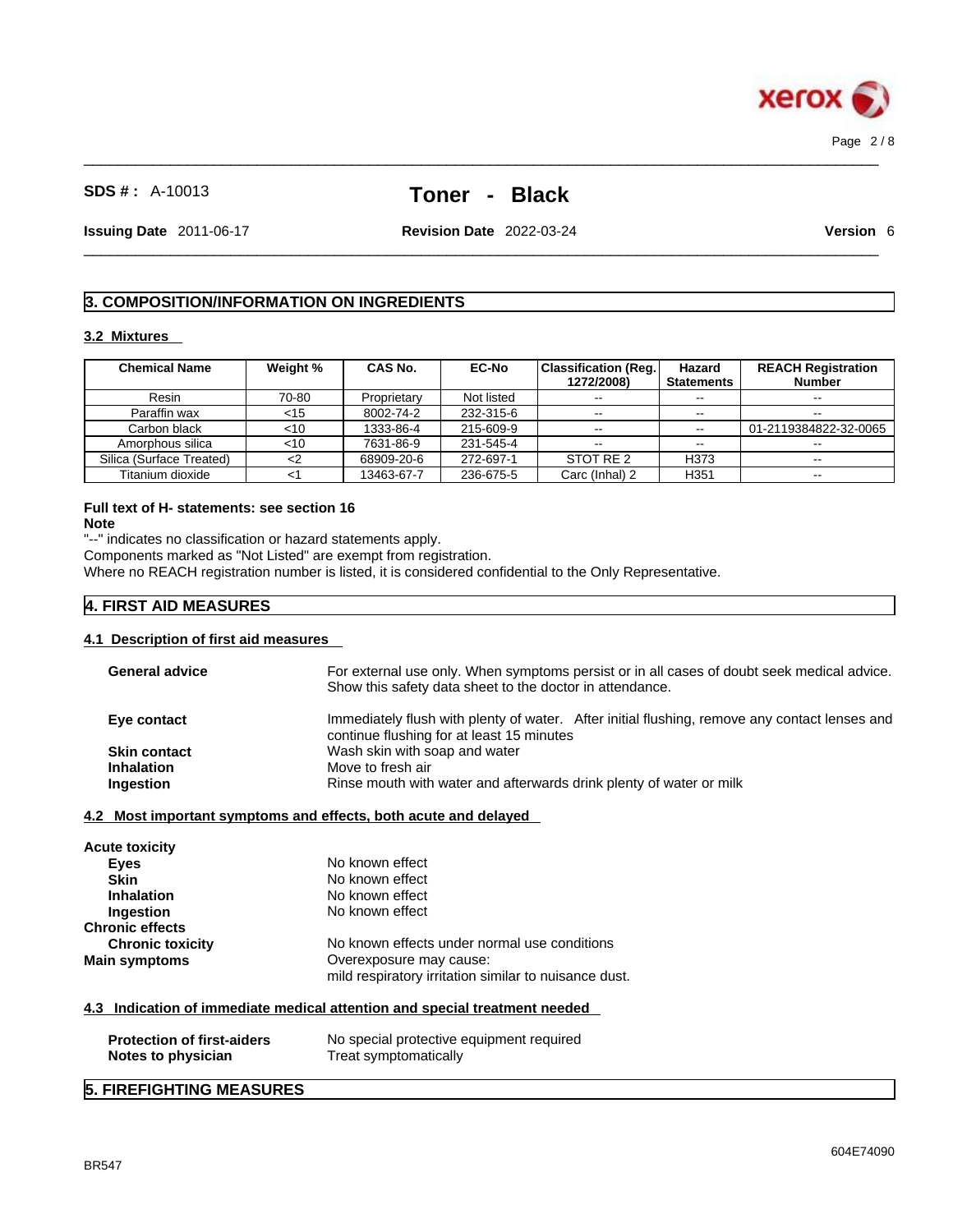

 $\_$  ,  $\_$  ,  $\_$  ,  $\_$  ,  $\_$  ,  $\_$  ,  $\_$  ,  $\_$  ,  $\_$  ,  $\_$  ,  $\_$  ,  $\_$  ,  $\_$  ,  $\_$  ,  $\_$  ,  $\_$  ,  $\_$  ,  $\_$  ,  $\_$  ,  $\_$  ,  $\_$  ,  $\_$  ,  $\_$  ,  $\_$  ,  $\_$  ,  $\_$  ,  $\_$  ,  $\_$  ,  $\_$  ,  $\_$  ,  $\_$  ,  $\_$  ,  $\_$  ,  $\_$  ,  $\_$  ,  $\_$  ,  $\_$  ,

 $\_$  ,  $\_$  ,  $\_$  ,  $\_$  ,  $\_$  ,  $\_$  ,  $\_$  ,  $\_$  ,  $\_$  ,  $\_$  ,  $\_$  ,  $\_$  ,  $\_$  ,  $\_$  ,  $\_$  ,  $\_$  ,  $\_$  ,  $\_$  ,  $\_$  ,  $\_$  ,  $\_$  ,  $\_$  ,  $\_$  ,  $\_$  ,  $\_$  ,  $\_$  ,  $\_$  ,  $\_$  ,  $\_$  ,  $\_$  ,  $\_$  ,  $\_$  ,  $\_$  ,  $\_$  ,  $\_$  ,  $\_$  ,  $\_$  ,

**Issuing Date** 2011-06-17 **Revision Date** 2022-03-24 **Version** 6

# **5.1 Extinguishing media**

**Suitable extinguishing media** Use water spray or fog; do not use straight streams, Foam

**Unsuitable extinguishing media** Do not use a solid water stream as it may scatterand spread fire

#### **5.2 Special hazards arising from the substance or mixture**

Fine dust dispersed in air, in sufficient concentrations, and in the presence of an ignition source is a potential dust explosion hazard

#### **Hazardous combustion products**

Hazardous decomposition products due to incomplete combustion. Carbon oxides Nitrogen oxides (NOx)

#### **5.3 Advice for fire-fighters**

In the event of fire and/or explosion do not breathe fumes. Wear fire/flame resistant/retardant clothing. Use self-contained pressure-demand breathing apparatus if needed to prevent exposure to smoke or airborne toxins. Wear self-contained breathing apparatus and protective suit.

#### **Other information**

| <b>Flammability</b> | Not flammable  |
|---------------------|----------------|
| <b>Flash point</b>  | Not applicable |

# **6. ACCIDENTAL RELEASE MEASURES**

#### **6.1 Personal precautions, protective equipment and emergency procedures**

Avoid breathing dust

#### **6.2 Environmental precautions**

Although toner is not an aquatic toxin, microplastics may be a physical hazard to aquatic life and should not be allowed to enter drains, sewers, or waterways

#### **6.3 Methods and material for containment and cleaning up**

| <b>Methods for containment</b> | Prevent dust cloud                                                                |
|--------------------------------|-----------------------------------------------------------------------------------|
| Methods for cleaning up        | Use a vacuum cleaner to remove excess, then wash with COLD water. Hot water fuses |
|                                | the toner making it difficult to remove                                           |

# **6.4 Reference to other sections**

See section 12 for additional ecological information See Section 13 for additional information

# **7. HANDLING AND STORAGE**

# **7.1 Precautions for safe handling**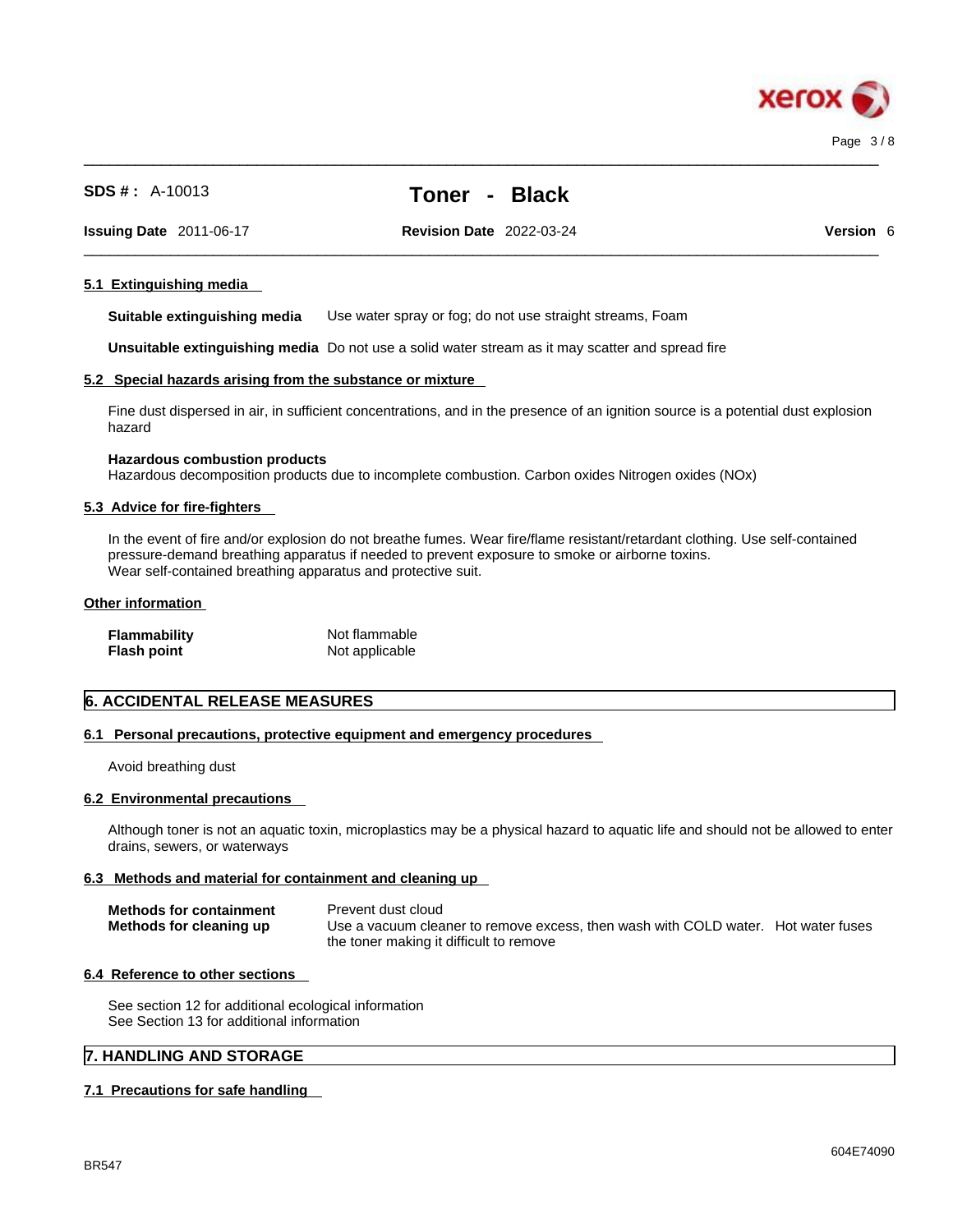

# $\_$  ,  $\_$  ,  $\_$  ,  $\_$  ,  $\_$  ,  $\_$  ,  $\_$  ,  $\_$  ,  $\_$  ,  $\_$  ,  $\_$  ,  $\_$  ,  $\_$  ,  $\_$  ,  $\_$  ,  $\_$  ,  $\_$  ,  $\_$  ,  $\_$  ,  $\_$  ,  $\_$  ,  $\_$  ,  $\_$  ,  $\_$  ,  $\_$  ,  $\_$  ,  $\_$  ,  $\_$  ,  $\_$  ,  $\_$  ,  $\_$  ,  $\_$  ,  $\_$  ,  $\_$  ,  $\_$  ,  $\_$  ,  $\_$  , **SDS # :** A-10013 **Toner - Black Issuing Date** 2011-06-17 **Revision Date** 2022-03-24 **Version** 6 Handle in accordance with good industrial hygiene and safety practice, Avoid dust accumulation in enclosed space, Prevent dust cloud **Hygiene measures** None under normal use conditions **7.2 Conditions for safe storage, including any incompatibilities** Keep container tightly closed in a dry and well-ventilated place, Store at room temperature **7.3 Specific end uses**  Xerographic printing **8. EXPOSURE CONTROLS/PERSONAL PROTECTION 8.1 Control parameters Xerox Exposure Limit**  $2.5 \text{ mg/m}^3$  (total dust) **Xerox Exposure Limit** 0.4 mg/m<sup>3</sup> (respirable dust) **8.2 Exposure controls Engineering measures** None under normal use conditions **Personal protective equipment Eye/face protection** No special protective equipment required **Hand protection** No special protective equipment required **Skin and body protection** No special protective equipment required **Respiratory protection** No special protective equipment required **Thermal hazards** None under normal processing **Environmental Exposure Controls Environmental Exposure Controls**  Keep out of drains, sewers, ditches and waterways **9. PHYSICAL AND CHEMICAL PROPERTIES 9.1 Information on basic physical and chemical properties Melting / Freezing Point** Not applicable **Boiling point/boiling range** Not applicable<br>**Softening point** 49 - 60 °C / **Softening point** 49 - 60 °C / 120 - 140 °F **Appearance** Powder **Odour** Faint **Physical state** Solid **Odour threshold** Not applicable **Colour** Black **pH** Not applicable **Flash point** Not applicable

 $\_$  ,  $\_$  ,  $\_$  ,  $\_$  ,  $\_$  ,  $\_$  ,  $\_$  ,  $\_$  ,  $\_$  ,  $\_$  ,  $\_$  ,  $\_$  ,  $\_$  ,  $\_$  ,  $\_$  ,  $\_$  ,  $\_$  ,  $\_$  ,  $\_$  ,  $\_$  ,  $\_$  ,  $\_$  ,  $\_$  ,  $\_$  ,  $\_$  ,  $\_$  ,  $\_$  ,  $\_$  ,  $\_$  ,  $\_$  ,  $\_$  ,  $\_$  ,  $\_$  ,  $\_$  ,  $\_$  ,  $\_$  ,  $\_$  ,

**Flammability** 

**Evaporation rate Reserve Show Not applicable**<br> **Flammability Not flammable**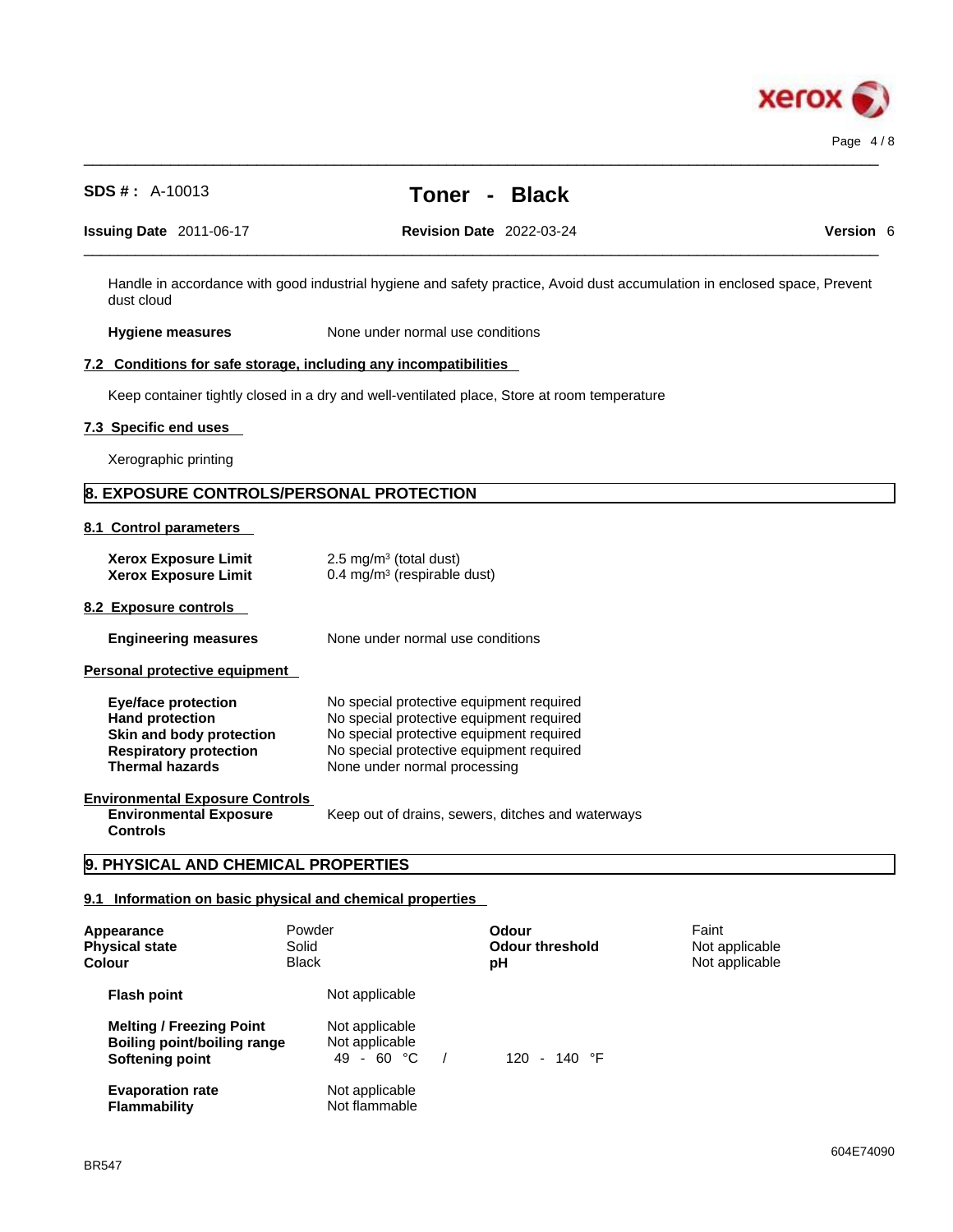

| <b>SDS #:</b> $A-10013$                                                                                                                                                                                                   | <b>Black</b><br><b>Toner</b><br>$\blacksquare$                                                                                                                |                  |
|---------------------------------------------------------------------------------------------------------------------------------------------------------------------------------------------------------------------------|---------------------------------------------------------------------------------------------------------------------------------------------------------------|------------------|
| <b>Issuing Date</b> 2011-06-17                                                                                                                                                                                            | <b>Revision Date 2022-03-24</b>                                                                                                                               | <b>Version 6</b> |
| <b>Flammability Limits in Air</b>                                                                                                                                                                                         | Not applicable                                                                                                                                                |                  |
| <b>Explosive Limits</b>                                                                                                                                                                                                   | No data available                                                                                                                                             |                  |
| Vapour pressure<br><b>Vapour density</b><br><b>Specific gravity</b><br><b>Water solubility</b><br><b>Partition coefficient</b><br><b>Autoignition temperature</b><br><b>Decomposition temperature</b><br><b>Viscosity</b> | Not applicable<br>Not applicable<br>$1 - 2$<br>Negligible<br>Not applicable<br>Not applicable<br>Not determined<br>Not applicable                             |                  |
| <b>Explosive properties</b><br><b>Oxidising properties</b>                                                                                                                                                                | Fine dust dispersed in air, in sufficient concentrations, and in the presence of an ignition<br>source is a potential dust explosion hazard<br>Not applicable |                  |

 $\_$  ,  $\_$  ,  $\_$  ,  $\_$  ,  $\_$  ,  $\_$  ,  $\_$  ,  $\_$  ,  $\_$  ,  $\_$  ,  $\_$  ,  $\_$  ,  $\_$  ,  $\_$  ,  $\_$  ,  $\_$  ,  $\_$  ,  $\_$  ,  $\_$  ,  $\_$  ,  $\_$  ,  $\_$  ,  $\_$  ,  $\_$  ,  $\_$  ,  $\_$  ,  $\_$  ,  $\_$  ,  $\_$  ,  $\_$  ,  $\_$  ,  $\_$  ,  $\_$  ,  $\_$  ,  $\_$  ,  $\_$  ,  $\_$  ,

None

# **10. STABILITY AND REACTIVITY**

#### **10.1 Reactivity**

No dangerous reaction known under conditions of normal use

# **10.2 Chemical stability**

Stable under normal conditions

#### **10.3 Possibility of hazardous reactions**

| <b>Hazardous reactions</b> | None under normal processing            |
|----------------------------|-----------------------------------------|
| Hazardous polymerisation   | Hazardous polymerisation does not occur |

# **10.4 Conditions to avoid**

Prevent dust cloud, Fine dust dispersed in air, in sufficient concentrations, and in the presence of an ignition source is a potential dust explosion hazard

#### **10.5 Incompatible Materials**

None

#### **10.6 Hazardous decomposition products**

None under normal use

# **11. TOXICOLOGICAL INFORMATION**

*The toxicity data noted below is based on the test results of similar reprographic materials.*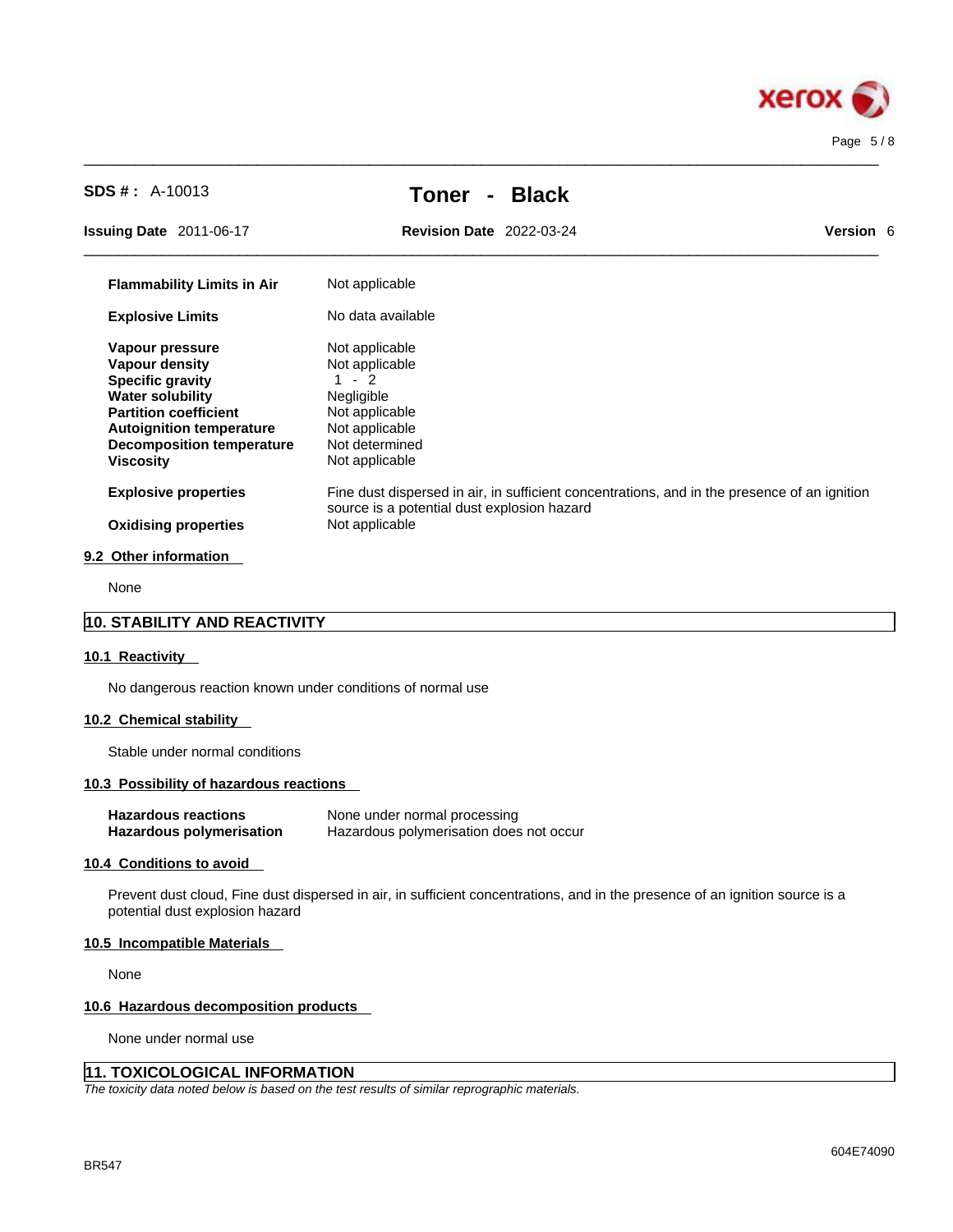

 $\_$  ,  $\_$  ,  $\_$  ,  $\_$  ,  $\_$  ,  $\_$  ,  $\_$  ,  $\_$  ,  $\_$  ,  $\_$  ,  $\_$  ,  $\_$  ,  $\_$  ,  $\_$  ,  $\_$  ,  $\_$  ,  $\_$  ,  $\_$  ,  $\_$  ,  $\_$  ,  $\_$  ,  $\_$  ,  $\_$  ,  $\_$  ,  $\_$  ,  $\_$  ,  $\_$  ,  $\_$  ,  $\_$  ,  $\_$  ,  $\_$  ,  $\_$  ,  $\_$  ,  $\_$  ,  $\_$  ,  $\_$  ,  $\_$  ,

**Issuing Date** 2011-06-17 **Revision Date** 2022-03-24 **Version** 6

 $\_$  ,  $\_$  ,  $\_$  ,  $\_$  ,  $\_$  ,  $\_$  ,  $\_$  ,  $\_$  ,  $\_$  ,  $\_$  ,  $\_$  ,  $\_$  ,  $\_$  ,  $\_$  ,  $\_$  ,  $\_$  ,  $\_$  ,  $\_$  ,  $\_$  ,  $\_$  ,  $\_$  ,  $\_$  ,  $\_$  ,  $\_$  ,  $\_$  ,  $\_$  ,  $\_$  ,  $\_$  ,  $\_$  ,  $\_$  ,  $\_$  ,  $\_$  ,  $\_$  ,  $\_$  ,  $\_$  ,  $\_$  ,  $\_$  ,

# **11.1 Information on toxicological effects**

| <b>Acute toxicity</b>                                                                                                   |                                                                                                                                                                                                                                                                                                                                                                                                                                                                                                                                                                                                                                                                                                                                                                                                                      |
|-------------------------------------------------------------------------------------------------------------------------|----------------------------------------------------------------------------------------------------------------------------------------------------------------------------------------------------------------------------------------------------------------------------------------------------------------------------------------------------------------------------------------------------------------------------------------------------------------------------------------------------------------------------------------------------------------------------------------------------------------------------------------------------------------------------------------------------------------------------------------------------------------------------------------------------------------------|
| Product Information<br><b>Irritation</b><br>Oral LD50<br>Dermal LD50<br><b>LC50 Inhalation</b>                          | No skin irritation, No eye irritation<br>$> 5$ g/kg (rat)<br>$> 5$ g/kg (rabbit)<br>$> 5$ mg/L (rat, 4 hr)                                                                                                                                                                                                                                                                                                                                                                                                                                                                                                                                                                                                                                                                                                           |
|                                                                                                                         |                                                                                                                                                                                                                                                                                                                                                                                                                                                                                                                                                                                                                                                                                                                                                                                                                      |
| <b>Chronic toxicity</b><br>Product Information<br><b>Chronic effects</b><br>Carcinogenicity<br><b>Other information</b> | No known effects under normal use conditions<br>See "Other Information" in this section.<br>The IARC (International Agency for Research on Cancer) has listed carbon black as<br>"possibly carcinogenic to humans". However, Xerox has concluded that the presence of<br>carbon black in this mixture does not present a health hazard. The IARC classification is<br>based on studies evaluating pure, "free" carbon black. In contrast, toner is a formulation<br>composed of specially prepared polymer and a small amount of carbon black (or other<br>pigment). In the process of making toner, the small amount of carbon black becomes<br>encapsulated within a matrix. Xeroxhas performed extensive testing of toner, including a                                                                            |
|                                                                                                                         | chronic bioassay (test for potential carcinogenicity). Exposure to toner did not produce<br>evidence of cancer in exposed animals. The results were submitted to regulatory agencies<br>and published extensively.<br>The IARC (International Agency for Research on Cancer) has listed titanium dioxide as<br>"possibly carcinogenic to humans". However, Xerox has concluded that the presence of<br>titanium dioxide in this mixture does not present a health hazard. The IARC classification<br>is based on studies in rats using high concentrations of pure, unbound TiO2 particles of<br>respirable size. Epidemiological studies do not suggest a carcinogenic effects in humans.<br>In addition, the titanium dioxide in this mixture is encapsulated in a matrix or bound to the<br>surface of the toner. |
| Other toxic effects                                                                                                     |                                                                                                                                                                                                                                                                                                                                                                                                                                                                                                                                                                                                                                                                                                                                                                                                                      |
| Product Information                                                                                                     |                                                                                                                                                                                                                                                                                                                                                                                                                                                                                                                                                                                                                                                                                                                                                                                                                      |
| <b>Sensitisation</b><br><b>Mutagenic effects</b>                                                                        | No sensitisation responses were observed<br>Not mutagenic in AMES Test                                                                                                                                                                                                                                                                                                                                                                                                                                                                                                                                                                                                                                                                                                                                               |
| <b>Reproductive toxicity</b>                                                                                            | This product does not contain any known or suspected reproductive hazards                                                                                                                                                                                                                                                                                                                                                                                                                                                                                                                                                                                                                                                                                                                                            |
| <b>Target organ effects</b>                                                                                             | None known                                                                                                                                                                                                                                                                                                                                                                                                                                                                                                                                                                                                                                                                                                                                                                                                           |
| Other adverse effects<br><b>Aspiration Hazard</b>                                                                       | None known<br>Not applicable                                                                                                                                                                                                                                                                                                                                                                                                                                                                                                                                                                                                                                                                                                                                                                                         |
| 11.2 Information on other hazards                                                                                       |                                                                                                                                                                                                                                                                                                                                                                                                                                                                                                                                                                                                                                                                                                                                                                                                                      |
|                                                                                                                         |                                                                                                                                                                                                                                                                                                                                                                                                                                                                                                                                                                                                                                                                                                                                                                                                                      |

**Endocrine disrupting properties** This product does not contain any known or suspected endocrine disruptors

# **12. ECOLOGICAL INFORMATION**

# **12.1 Toxicity**

On available data, the mixture / preparation is not harmful to aquatic life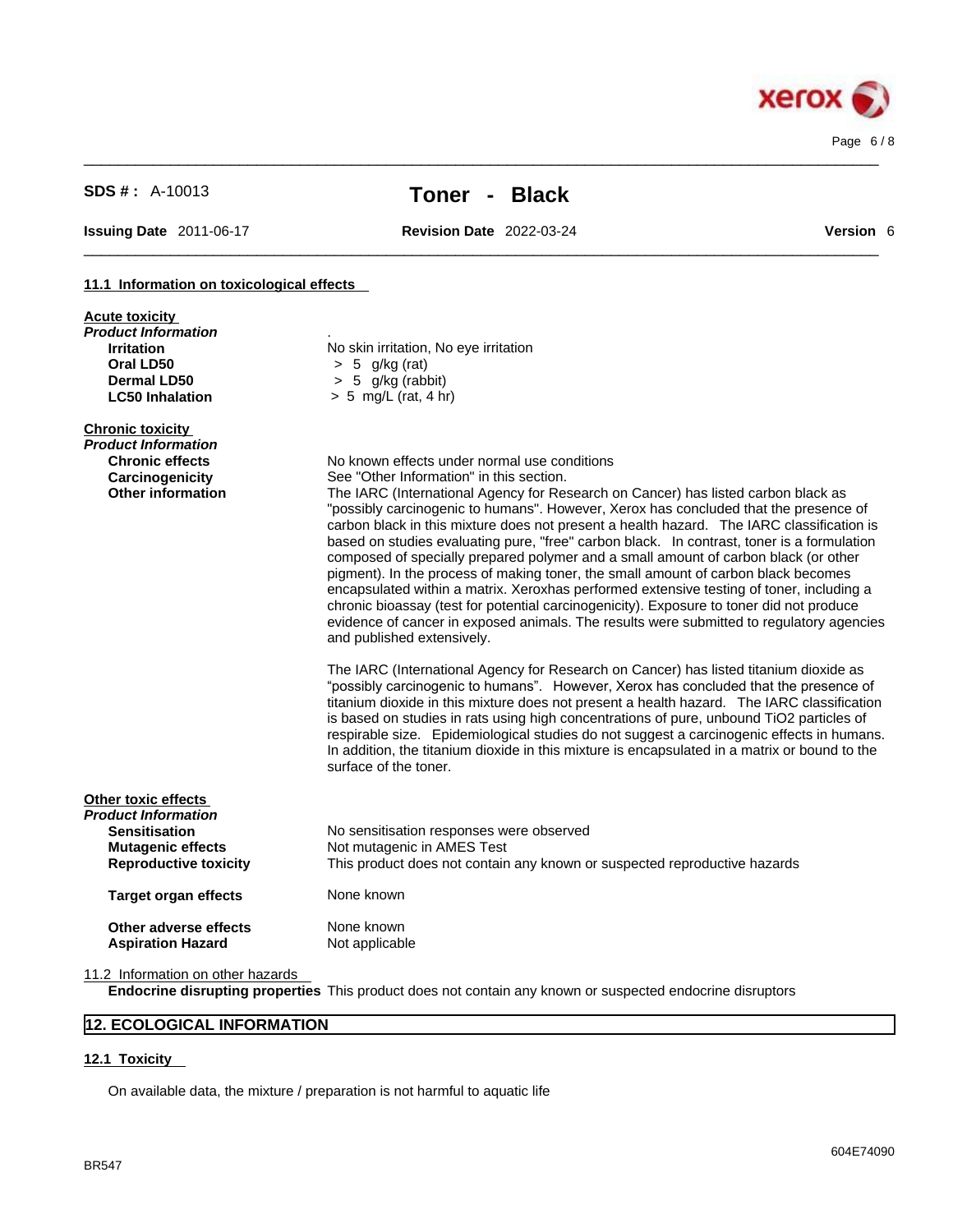

 $\_$  ,  $\_$  ,  $\_$  ,  $\_$  ,  $\_$  ,  $\_$  ,  $\_$  ,  $\_$  ,  $\_$  ,  $\_$  ,  $\_$  ,  $\_$  ,  $\_$  ,  $\_$  ,  $\_$  ,  $\_$  ,  $\_$  ,  $\_$  ,  $\_$  ,  $\_$  ,  $\_$  ,  $\_$  ,  $\_$  ,  $\_$  ,  $\_$  ,  $\_$  ,  $\_$  ,  $\_$  ,  $\_$  ,  $\_$  ,  $\_$  ,  $\_$  ,  $\_$  ,  $\_$  ,  $\_$  ,  $\_$  ,  $\_$  ,

**Issuing Date** 2011-06-17 **Revision Date** 2022-03-24 **Version** 6

 $\_$  ,  $\_$  ,  $\_$  ,  $\_$  ,  $\_$  ,  $\_$  ,  $\_$  ,  $\_$  ,  $\_$  ,  $\_$  ,  $\_$  ,  $\_$  ,  $\_$  ,  $\_$  ,  $\_$  ,  $\_$  ,  $\_$  ,  $\_$  ,  $\_$  ,  $\_$  ,  $\_$  ,  $\_$  ,  $\_$  ,  $\_$  ,  $\_$  ,  $\_$  ,  $\_$  ,  $\_$  ,  $\_$  ,  $\_$  ,  $\_$  ,  $\_$  ,  $\_$  ,  $\_$  ,  $\_$  ,  $\_$  ,  $\_$  ,

# **12.2 Persistence and degradability**

Not readily biodegradable

# **12.3 Bioaccumulative potential**

Bioaccumulation is unlikely

# **12.4 Mobility in soil**

Insoluble in water

#### **12.5 Results of PBT and vPvB assessment**

Not a PBT according to REACH Annex XIII

# **12.6 Endocrine disrupting properties**

This product does not contain any known or suspected endocrine disruptors

#### **12.7 Other adverse effects**

Although toner is not an aquatic toxin, microplastics may be a physical hazard to aquatic life and should not be allowed to enter drains, sewers, or waterways.

# **13. DISPOSAL CONSIDERATIONS**

# **13.1 Waste treatment methods**

| <b>Waste Disposal Method</b>  | Can be landfilled or incinerated, when in compliance with local regulations<br>If incineration is to be carried out, care must be exercised to prevent dust clouds forming. |
|-------------------------------|-----------------------------------------------------------------------------------------------------------------------------------------------------------------------------|
| <b>EWC Waste Disposal No.</b> | 08 03 18                                                                                                                                                                    |
| <b>Other information</b>      | Although toner is not an aquatic toxin, microplastics may be a physical hazard to aquatic life<br>and should not be allowed to enter drains, sewers, or waterways.          |

# **14. TRANSPORT INFORMATION**

#### **14.1 UN/ID No**

Not regulated

# **14.2 Proper shipping name**

Not regulated

# **14.3 Transport hazard class(es)**

Not classified